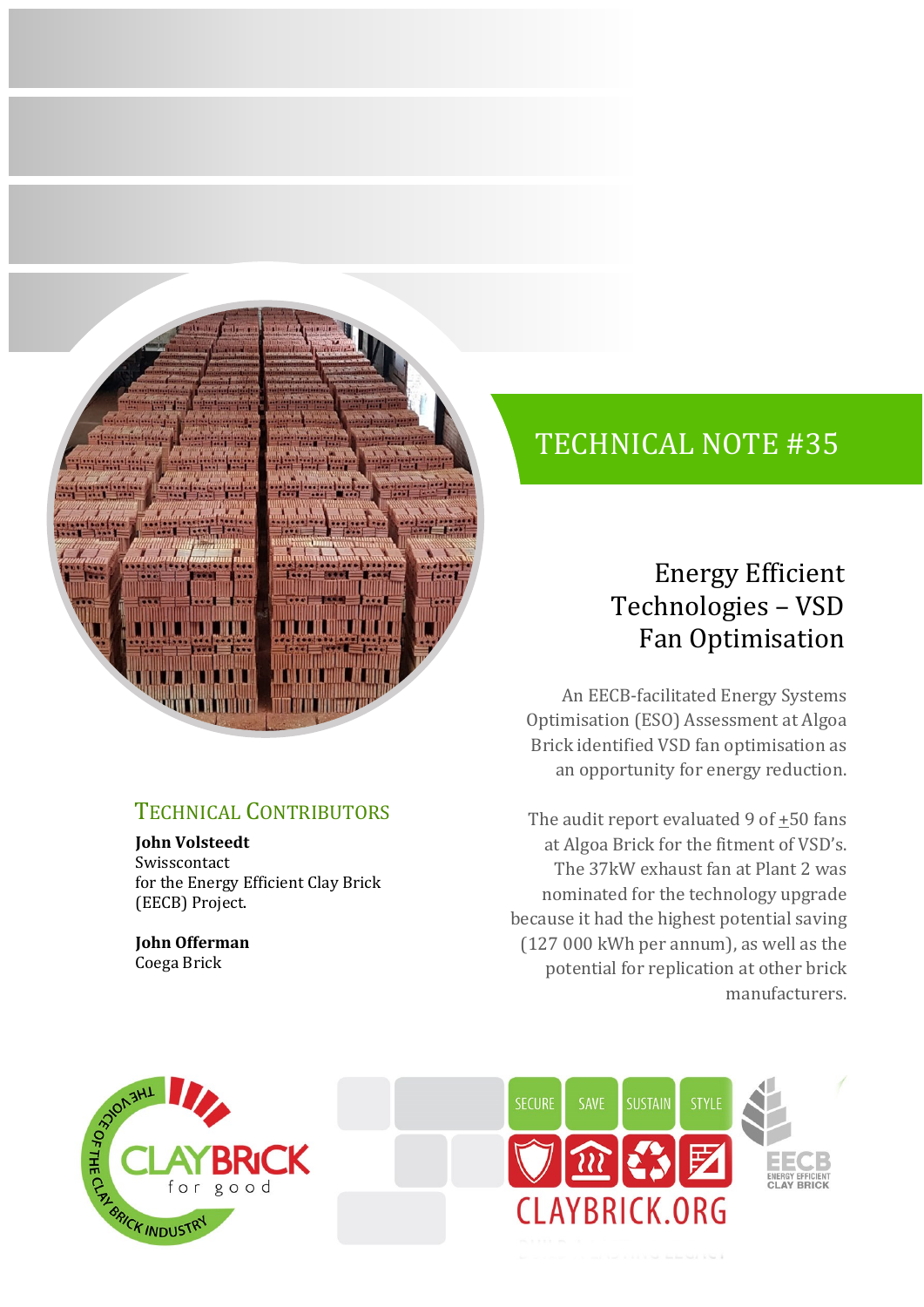

## ENERGY EFFICIENCY TECHNOLOGY DEMONSTRATION VSD FAN OPTIMISATION AT ALGOA BRICK PLANT 2

#### **BACKGROUND**

Algoa Brick (hereinafter referred to as Algoa) is a privately owned brick manufacturer operating from a site near Swartkops, Port Elizabeth. It manufactures a range of clay bricks focussed on non-facing plaster products (NFP) which it produces from raw materials mined on site.

Algoa's Swartkops facility consists of two separate plants employing a total of approximately 150 people depending on demand. Although Algoa Brick has implemented an energy management system aimed at managing and reducing its energy costs, both of its plants are old and there is significant potential to improve their energy efficiency with judicious capital investment.

#### ABOUT THIS ENERGY EFFICIENCY MEASURE

The EECB facilitated a targeted Energy Systems Optimisation (ESO) Assessment at Algoa Brick as part of the National Cleaner Production Centre (NCPC) programme. The audit report evaluated 9 of the approximately 50 fans in operation at Algoa Brick for the fitment of VSD's (Variable Speed Drives).

Of the potential estimated savings of 565,000 kWh / annum due to the fitment of VSD's, the 37kW exhaust fan at Plant 2 was listed as having the highest potential saving of approximately 127 000 kWh per annum. For this reason and the potential for replication of the project at other brick manufacturers, the EECB undertook to co-fund the fitment of a Variable Speed Drive onto Algoa Brick's Plant 2 exhaust fan.

#### KEY ACHIEVEMENTS

| <b>Implementation period</b>                           | April 2016 - November 2016            |
|--------------------------------------------------------|---------------------------------------|
| <b>Estimated annual saving</b>                         | R <sub>109</sub> ,205                 |
| <b>Estimated annual energy saving</b>                  | 120,695 kWh                           |
| Total project cost (including M & V and<br>report)     | R92,610                               |
| Payback period                                         | 0.85 years or approximately 10 months |
| Estimated annual GHG reduction (t $CO2$ ) <sup>1</sup> | 118.3t                                |

*<sup>1</sup> Eskom Annual Report 2013: 1 kWh = 0.98 kg CO<sup>2</sup>*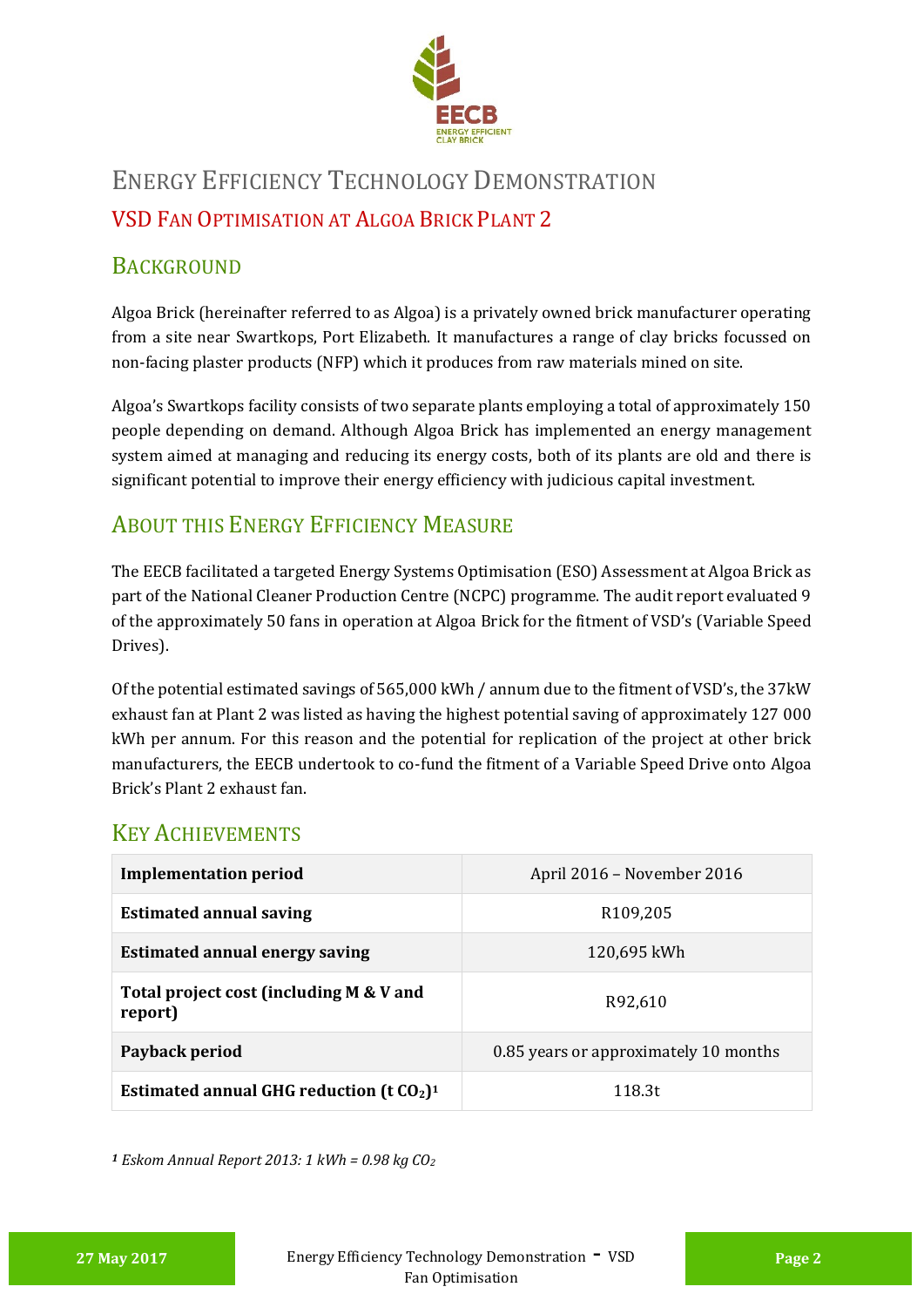

#### **IMPLEMENTATION**

The baseline electrical consumption was measured via a PowerStar electrical meter installed in advance of the existing star-delta starter. Secondly, the installation of the VSD was intended to obviate the need for damper control and modulation of the fan. For this reason, the actual influence of the fan on the kiln needed to be measured by means of a draught monitoring system.

The main challenge of installing the VSD was ensuring that the kiln was not stalled for a significant period. This was overcome by careful planning and coordination which resulted in fan downtime of less than 1 hour. After the installation was completed, the same PowerStar metering arrangement was used to measure power consumption.

#### **RESULTS**

At first, the kiln draught was set to maintain a relatively high draught value. This resulted in an average daily electrical consumption of only about 6.8% lower than the baseline. Notwithstanding, it became clear from the varying speed of the VSD that another factor – air leakage – was influencing kiln draught rather than only the speed of the exhaust fan.

Unfortunately, air leaks can come from a number of sources such as the intercar seals on kiln cars, poor kiln car decks, kiln inner door leaks and also leaks into the flues and ducting. Dealing with these air leaks necessitated work on a number of fronts including repairs to intercar seals and kiln car decks (ongoing as there are 90 kiln cars), replacement of the kiln inner door and also changing the kiln pushing regime. Additionally, the exhaust fan and sections of corroded ducting were replaced.

Following these further interventions, the draught setting on the kiln was "walked downwards" whilst maintaining acceptable kiln performance. Further measurement of power consumption now shows a daily average consumption by the Plant 2 exhaust fan of approximately 64.5% lower than the baseline. This equates to an annual energy saving of approximately 120 695 kWh per annum worth approximately R109 205 per annum at AB's weighted average electricity cost. The project cost R92 610 (including M & V and reporting) giving a simple payback period of 0.85 years or a little over 10 months.

#### CAPITAL / FINANCE CONSIDERATIONS

Readers interested in undertaking similar projects are encouraged to refer to the "Clay brick Sector Energy Efficiency Finance Guide" available from the Clay Brick Association (CBA) of South Africa. The difficulty in funding many energy efficiency projects is that it is often not straightforward to predict the potential savings accurately but similar projects delivered elsewhere can provide a useful guide.